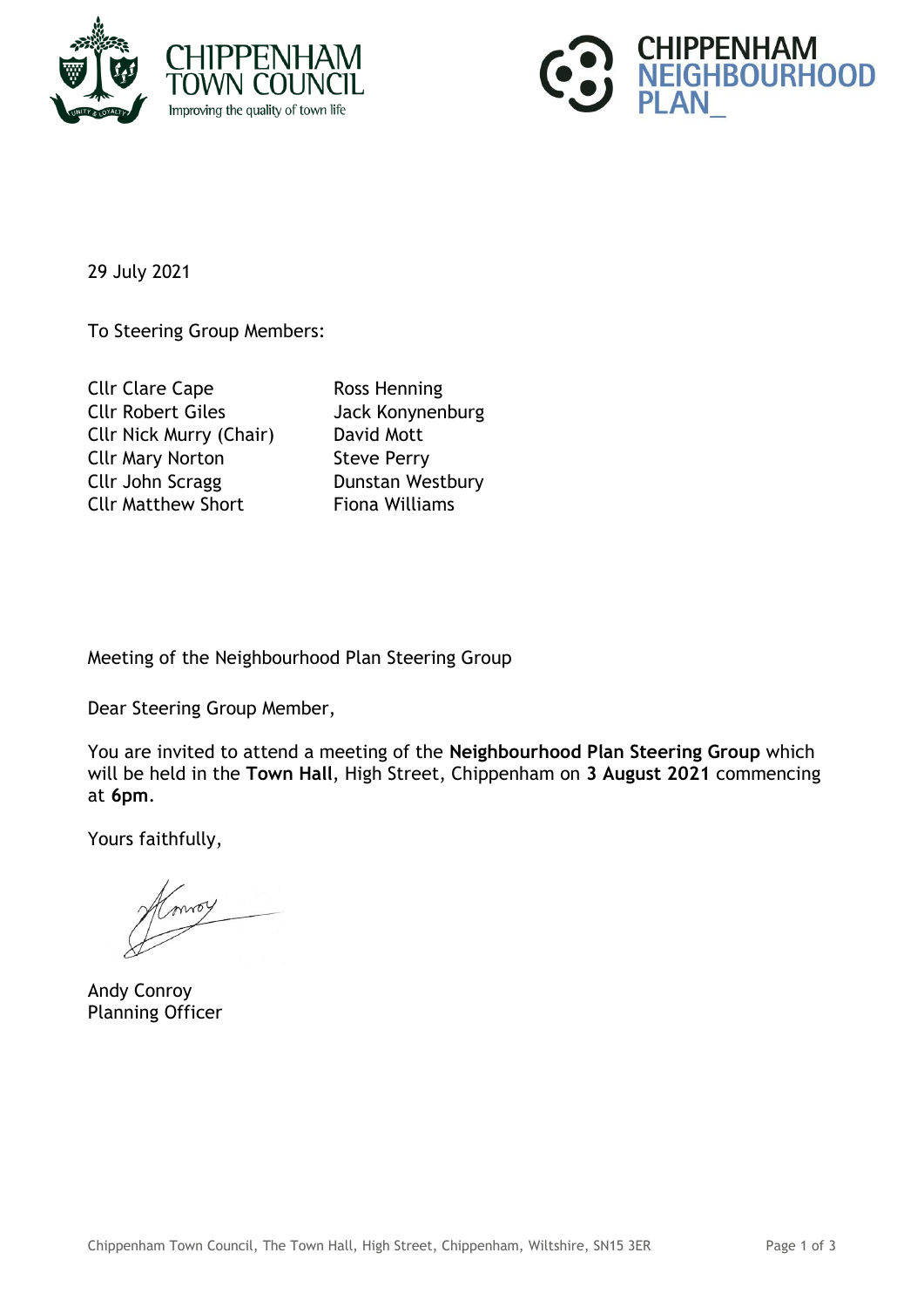## Agenda

**Neighbourhood Plan Steering Group Meeting – 3 August 2021, 6pm, Town Hall**

| 1. | <b>APOLOGIES FOR ABSENCE</b>                                                                                                                                                                                                                                                                                                                                             |
|----|--------------------------------------------------------------------------------------------------------------------------------------------------------------------------------------------------------------------------------------------------------------------------------------------------------------------------------------------------------------------------|
| 2. | DECLARATION OF INTEREST                                                                                                                                                                                                                                                                                                                                                  |
|    | All Members of the Steering Group are reminded to declare any pecuniary or non-<br>pecuniary interests they may have, in accordance with the Town Council's latest<br>approved Code of Conduct                                                                                                                                                                           |
| 3. | <b>MINUTES</b>                                                                                                                                                                                                                                                                                                                                                           |
|    | To approve as a correct record and to sign the draft minutes of the meeting held on 6<br>July 2021 (copy attached)                                                                                                                                                                                                                                                       |
| 4. | <b>CHAIRMAN'S ANNOUNCEMENTS</b>                                                                                                                                                                                                                                                                                                                                          |
| 5. | <b>WALPA UPDATE</b>                                                                                                                                                                                                                                                                                                                                                      |
|    | Chair/Planning Officer to update Steering Group Members on recent WALPA actions                                                                                                                                                                                                                                                                                          |
| 6. | <b>REVISIONS TO DRAFT PLAN</b>                                                                                                                                                                                                                                                                                                                                           |
|    | To agree changes to the Draft Neighbourhood Plan (Version 7) and Annexe 1 - Design<br>Guide (Version 5), which have been revised by the Planning Officer.                                                                                                                                                                                                                |
|    | Main changes to the Plan include:<br>Addition of Table 9.1 - High Priority Improvements Required to Cycle Network in<br>supporting text for Policy T1: Provision and Enhancement of Cycle Paths<br>Reference to e-scooters added to Transport chapter introduction<br>$\bullet$<br>Photos added for River Avon, Monkton Park, EV charging, wind turbines, solar<br>farms |
|    | Hyperlinks to clean and track changes versions of the document are below:                                                                                                                                                                                                                                                                                                |
|    | Main changes to the Design Guide:<br>Addition of text for Existing Housing Design in Chippenham<br>• Photos added for allotments and cycle infrastructure<br>Hyperlinks to clean and track changes versions of the document are below:                                                                                                                                   |
| 7. | <b>OUTSTANDING ITEMS FOR NEIGHBOURHOOD PLAN DOCUMENTS</b>                                                                                                                                                                                                                                                                                                                |
|    | To note and action the outstanding items which need to be resolved in order to progress<br>the Neighbourhood Plan documents, as set out in the Outstanding Items for<br>Neighbourhood Plan Documents Report (copy attached)                                                                                                                                              |
| 8. | NEIGHBOURHHOOD PLAN MONITORING & REVIEW                                                                                                                                                                                                                                                                                                                                  |
|    | To note and discuss the Monitoring and Review of Neighbourhood Plan Report (copy<br>attached)                                                                                                                                                                                                                                                                            |